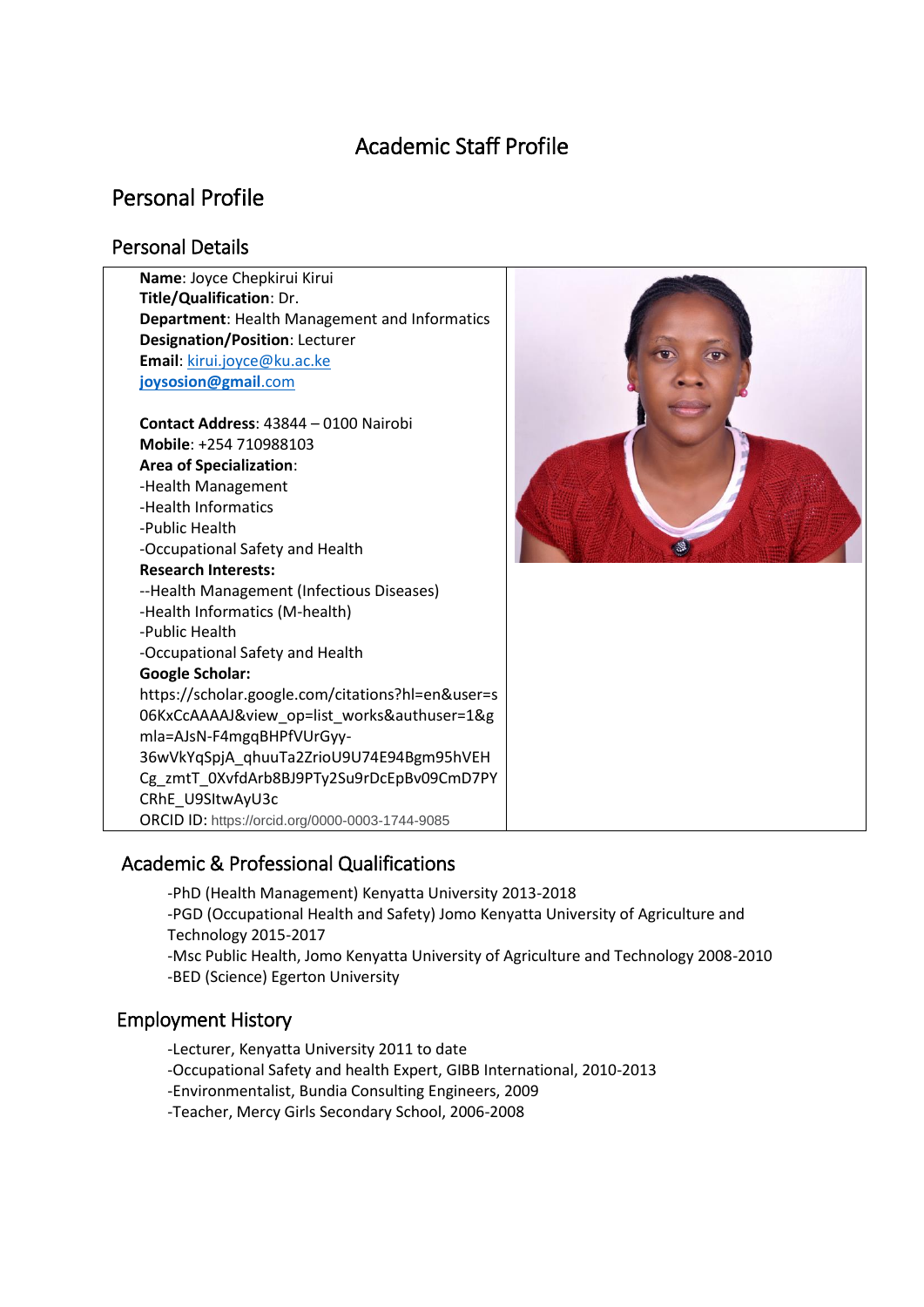# Publications

# Referred Journals

- Background Factors Associated with Willingness to use Mhealth for Tuberculosis treatment adherence in Kisumu, Siaya and Homa-bay counties of Kenya Journal of Health Informatics in Africa 2018 | journal-article - Assessment of Socio Demographic Characteristics on Uptake of Tuberculosis Screening by Community Members in Meru County, Kenya Journal of Biology, Agriculture and Healthcare 2020-11 | journal-article DOI: 10.7176/jbah/10-22-05 - Utilization of free maternity services among women of child bearing age in Machakos County, Kenya Pan African Medical Journal 2021 | journal-article DOI: 10.11604/pamj.2021.39.25.26499Part of ISSN: 1937-8688

# Student Co-authored Publications

-- Assessment of Socio Demographic Characteristics on Uptake of Tuberculosis Screening by Community Members in Meru County, Kenya Journal of Biology, Agriculture and Healthcare 2020-11 | journal-article DOI: 10.7176/jbah/10-22-05 - Utilization of free maternity services among women of child bearing age in Machakos County, Kenya Pan African Medical Journal 2021 | journal-article DOI: 10.11604/pamj.2021.39.25.26499Part of ISSN: 1937-8688

## Funded Projects

-PhD Thesis Research: Funded by NACOSTI -Msc Thesis Research: partial funding by NACOSTI

#### Conferences Attended

-Health Informatics in Africa (HELINA) Conference, 2018

#### Workshops Attended

-Training of Trainers: Improving Public Health Actions and Application (IMPACT) programme

#### Seminars Attended

-Data collection, Management and Analysis using SPSS for Windows Training -Project Management Oracle primavera training by GIBB Africa -Occupational Safety and Health Training by KAT Systems Consultants

2007 Ministry of Education

- Monitoring and Evaluation
- Education Planning and Management